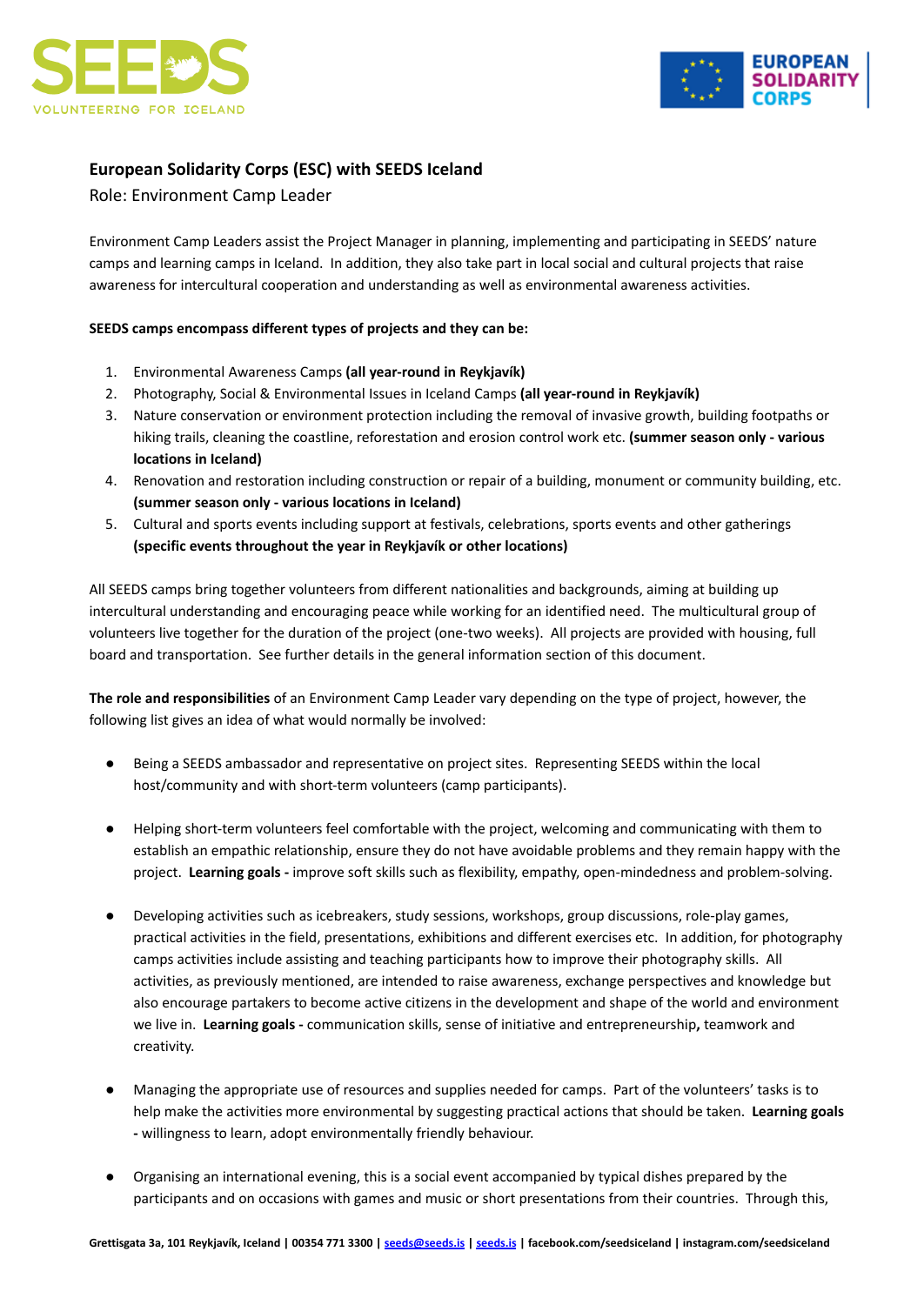



we aim to foster the cross-cultural side of the projects. **Learning goals -** develop intercultural understanding and cultural awareness.

- Acting as a link between the participants, the local hosting project and SEEDS. Trying to ensure the aims, needs and desires of all three can be compromised to provide the best possible result. **Learning goals -** leadership, adaptability and integrity.
- Motivating the group to ensure they are able to carry out the agreed programme, such as organising the day-to-day schedule and ensuring everyone is on time. **Learning goals -** time management and effective communication.
- Coordinating arrangements such as shopping lists, meals and cleaning to ensure the needs of all volunteers are met and the houses are clean. **Learning goals -** organisational skills and logistics management.
- Ensuring a sufficient balanced diet and other health and safety considerations of the participants are met. **Learning goals -** organisation and leadership.

### **The ESC experience for the Environment Camp Leader are chronologically divided into the following four stages:**

- 1. **Volunteers' arrival**. SEEDS will organise on-arrival project specific orientation training. During this time volunteers will be given enough tools and theoretical knowledge, combined with practical tasks, to prepare them for their stay and the activities in the field.
- 2. Prior to leading the camps, volunteers have a **pilot/test project** where experienced leaders and ESC volunteers participate and the Project Manager assists; the conditions are similar or the same to those of the regular camps. This aims to build confidence within a comfortable environment to experience in real time how a camp is run, to face possible challenging situations and to try out the tools given in stage one.
- 3. **Work in the field** takes place when our projects are running and implemented. This includes cultural or social solidarity activities with local partners, as well as SEEDS' camps. Camps are the most common form of short-term volunteering where a group of volunteers live and work together on a project that has been identified by SEEDS or a local partner. They generally last between one and two weeks. During this time ESC volunteers will be under personal supervision of the organisation and the volunteers will have regular contact and meetings with SEEDS staff.
- 4. **At the end of the project** an evaluation will be undertaken. The feedback and input will be used to plan the next year and to improve the quality of the voluntary service.

#### **Special remarks**

The camps can be physically demanding and volunteers will be highly active. A great deal of energy, enthusiasm, self-initiative and the ability to work under extreme conditions is required as well as a lot of physical work. Volunteers will also meet new people and must learn how to deal with leaving them after a relatively short time.

In our projects with local hosts **(summer season only)** SEEDS has a local on-site project coordinator who runs the specific project, knows and understands local circumstances. The on-site project coordinator is informed by SEEDS of the different issues that entail working with international volunteers as well as the safety and risk assessment for the project to ensure all quality, learning and welfare standards of each volunteer is met. SEEDS sign contracts and written

Grettisgata 3a, 101 Reykjavík, Iceland | 00354 771 3300 | [seeds@seeds.is](mailto:seeds@seeds.is) | [seeds.is](http://www.seeds.is) | facebook.com/seedsiceland | instagram.com/seedsiceland